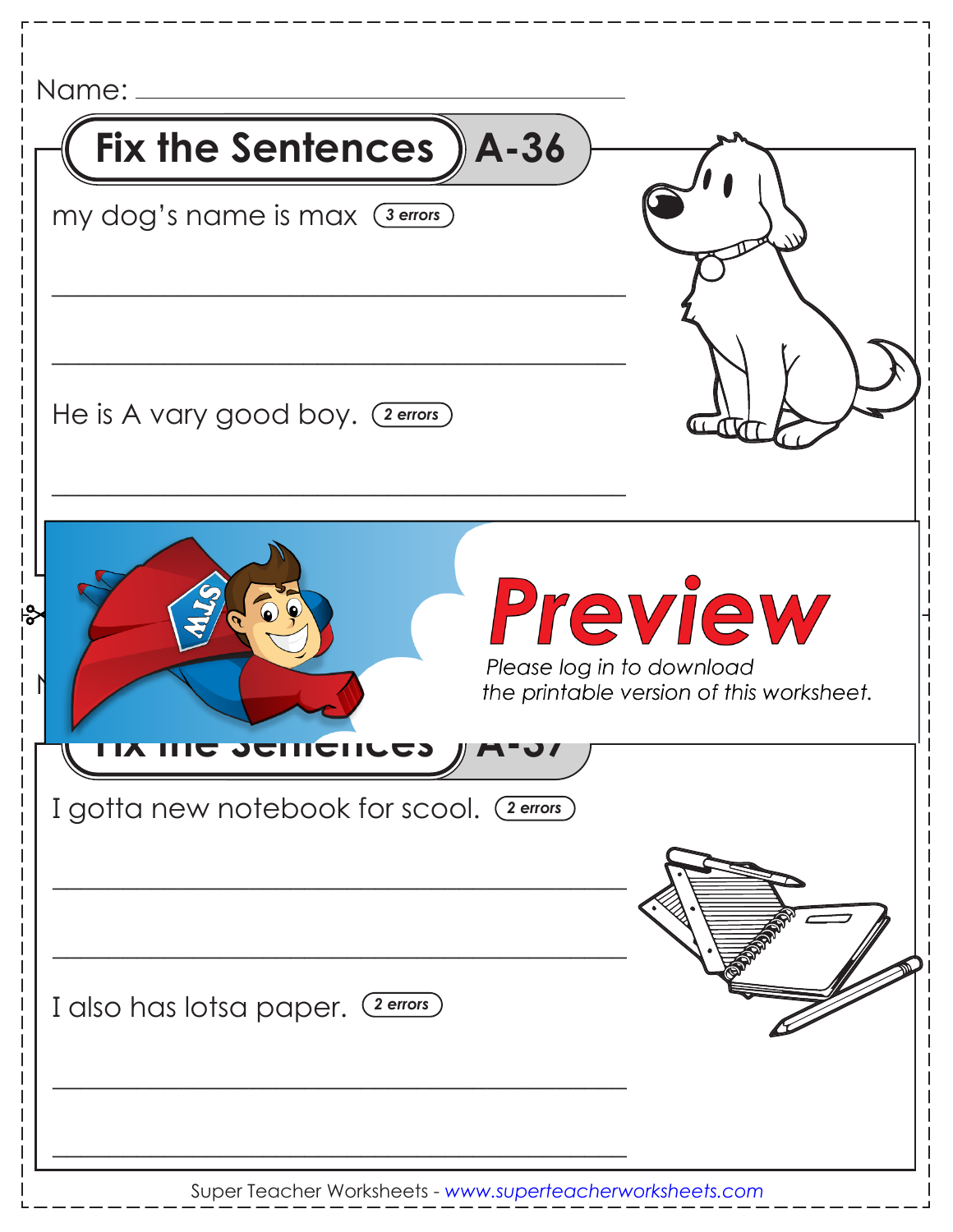| Name:                                                                 |                                                     |
|-----------------------------------------------------------------------|-----------------------------------------------------|
| Fix the Sentences ) A-38                                              |                                                     |
| I played kards with Kai (2 errors)                                    | $\mathbf{P}$                                        |
| He winned twice in a Row. (2 errors)                                  |                                                     |
| မြွ<br>Please log in to download                                      | Preview<br>the printable version of this worksheet. |
| <u>LIY IIIQ JAIIIQIILGJ</u><br>I went to the Store with Dad. (Jerror) |                                                     |
| my job wuz to bring the milk inside. (2 errors)                       |                                                     |
|                                                                       |                                                     |

 $\mathsf{l}$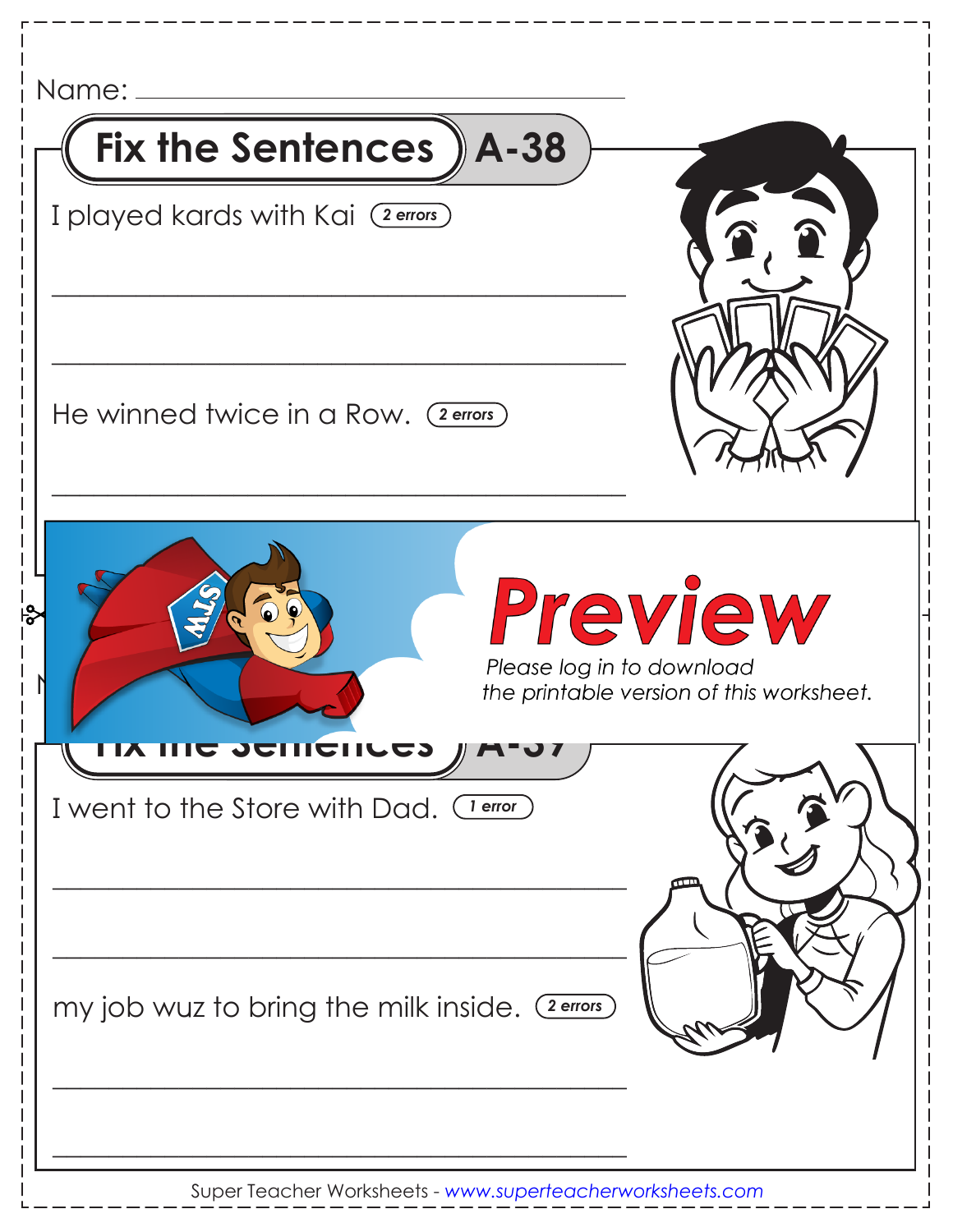| Fix the Sentences ) A-40                      |                           |                                                     |
|-----------------------------------------------|---------------------------|-----------------------------------------------------|
| I needed new batteries fer my game (2 errors) |                           |                                                     |
| Dad found some in tha kitchen. (Terror)       |                           |                                                     |
|                                               | Please log in to download | Preview<br>the printable version of this worksheet. |